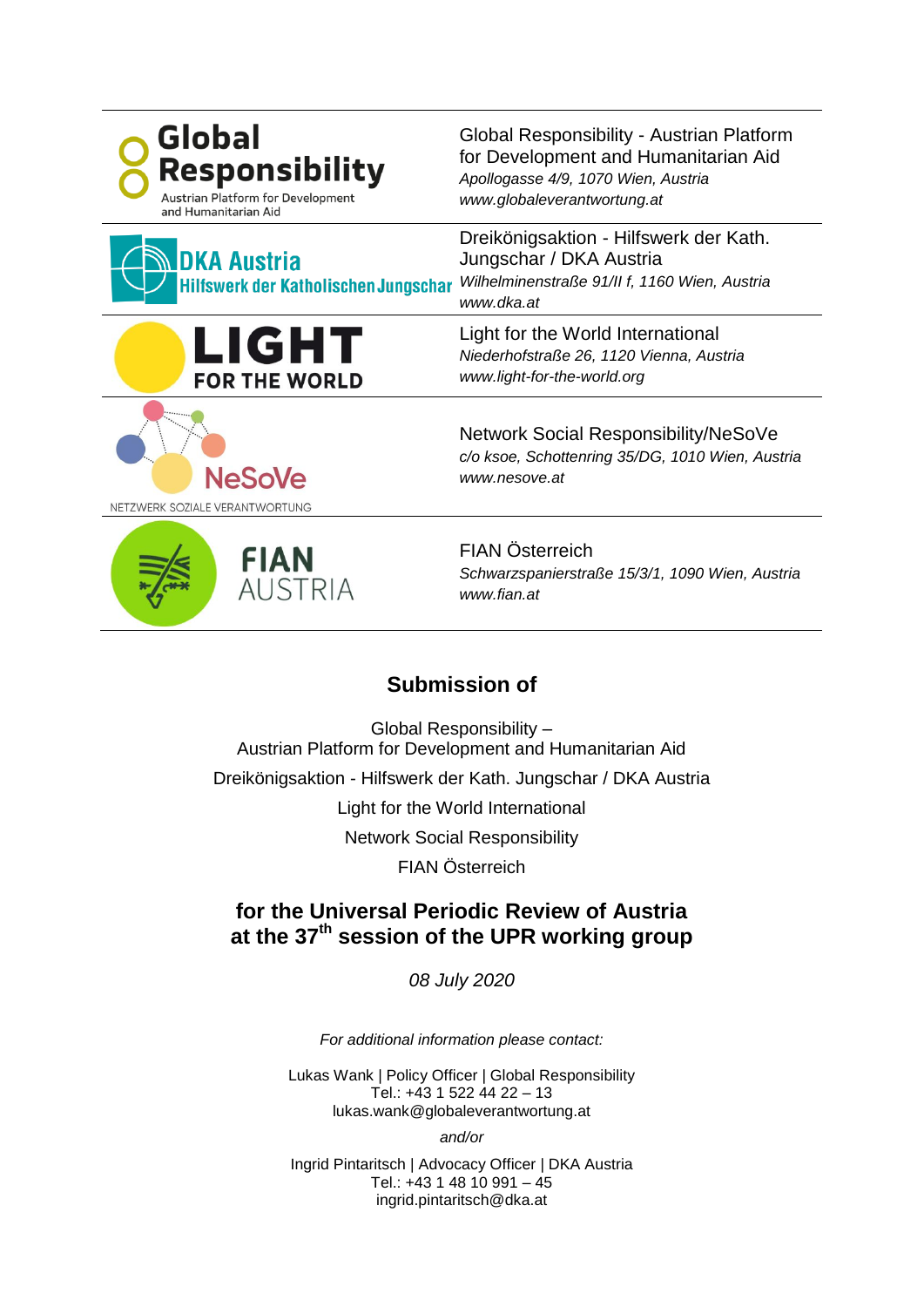# **1. Introduction**

(1) This submission has been jointly compiled by *Global Responsibility, DKA Austria*, *Light for the World International*, the *Network Social Responsibility* and *FIAN Österreich*. It analyses the state of affairs of Austrian Development Cooperation (ADC) and Humanitarian Aid with regard to human rights as well as compliance with international human rights obligations and aspects of corporate responsibility.

(2) Against the background of the COVID-19 pandemic, severe health, social and economic challenges are experienced worldwide. The pandemic also shows how vulnerable our systems are and how dependent we are on one another in our interconnected world. Also, human rights abuses have been taking place under the excuse of handling the pandemic as well as a rolling back of humanitarian aid and cancellation of calls for long-term international aid, cooperation and programs in some countries. This goes hand in hand with different experiences across countries with regard to civic space.

(3) These observations and developments are especially relevant with regards to the respect for human rights and human dignity. They highlight the importance - more than ever before - to work together in rebuilding a stronger health, social, environmental and economic system in Europe and beyond - in countries of the Global South - to realise human rights.

# **2. Framework for the implementation of international human rights obligations**

(4) Article 2 (1) of the International Covenant on Economic, Social and Cultural Rights stipulates "international aid and co-operation" as a means for realizing economic, social and cultural rights through the member states.<sup>1</sup> In order to benefit from international aid and cooperation, however, developing countries require support from countries like Austria.

(5) The legal framework for ADC is the Federal Development Cooperation Act of 2002, amended in 2003 (FDCA)<sup>2</sup>. Amongst others, it enshrines the promotion of human rights<sup>3</sup> as one of its main objectives. The central development policy positions and the strategic framework are defined in the Three-Year Programmes (TYP) on Austrian development policy. ADC is implemented by the Austrian Development Agency (ADA), several Ministries and other public actors.

(6) The guiding principle concerning policy coherence for development is formulated as follows: "The Federal Government, in the fields of policy it pursues that may have effects on developing countries, shall take into consideration the objectives and principles of development policy."<sup>4</sup>. Overall responsibility for implementation lies with the respective Ministry; the Minister for Europe, Integration and Foreign Affairs is responsible for coordination of development cooperation<sup>5</sup>. One additional guiding principle for their work is to pursue a human rights based approach in all its projects, programmes and political dialogues.<sup>6</sup>

(7) In order to realise international commitments through the ADC, Austria received the recommendation to bring Official Development Assistance (ODA) up to the internationally committed 0.7% of Gross National Income (GNI) in the course of the first Universal Periodic Review (UPR) in 2011<sup>7</sup> as well as the second UPR in 2015<sup>8</sup>. Since then, the Austrian share of ODA further

<sup>-</sup> $1$  UN General Assembly: International Covenant on Economic, Social and Cultural Rights (1966) [English].

<sup>&</sup>lt;sup>2</sup> [Entwicklungszusammenarbeitsgesetz inkl. EZA-Gesetz-Novelle 2003,](https://www.ris.bka.gv.at/GeltendeFassung.wxe?Abfrage=Bundesnormen&Gesetzesnummer=20001847) BGBI 65/2003 [German].

<sup>&</sup>lt;sup>3</sup> Ibid.: Section 1, Para 3.

<sup>&</sup>lt;sup>4</sup> Ibid.: Section 1, Para 5.

<sup>&</sup>lt;sup>5</sup> Ibid.: Section 28.

<sup>6</sup> BMEIA: [Gemeinsam. Für unsere Welt. Dreijahresprogramm der österreichischen Entwicklungspolitik 2019 bis 2021](https://www.entwicklung.at/fileadmin/user_upload/Dokumente/Publikationen/3_JP/2019-2021_Dreijahresprogramm.pdf) (2018): p. 5 [German].

<sup>&</sup>lt;sup>7</sup> UN General Assembly, Human Rights Council: Report of the Working Group on the Universal Periodic Review: Austria, A/HRC/17/8 (2011): Recommendation: 93.33 [English].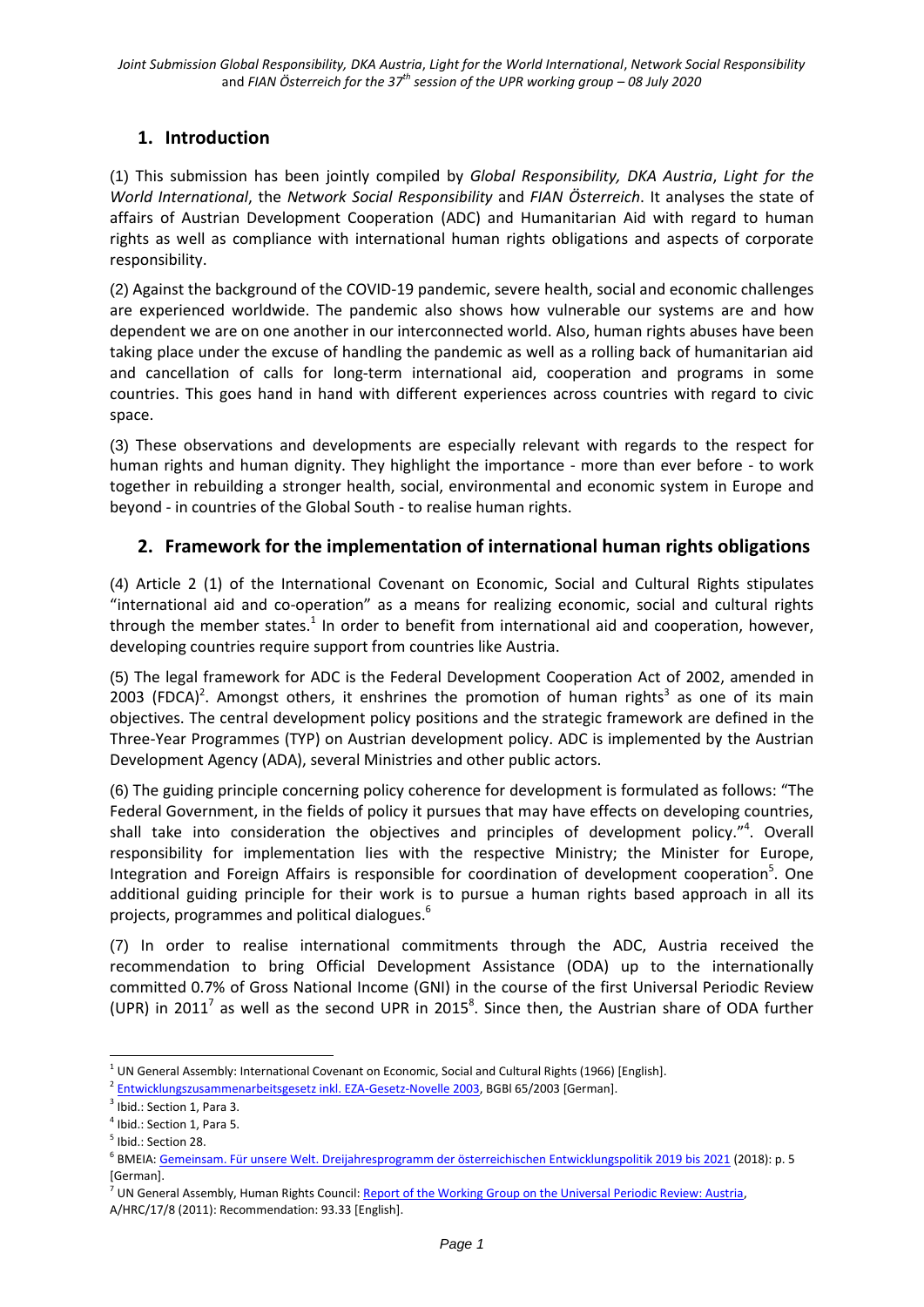declined from 0.30% in 2017 to 0.27% in 2019. $9$  However, the work program of the Austrian Government for 2020 to 2024<sup>10</sup> recently reiterated its commitment to ODA spending by foreseeing a gradual increase to reach the 0.7% GNI commitment - a step which was also recently recommended by the OECD Development Assistance Committee (DAC)<sup>11</sup> or CONCORD - the European Confederation of Relief and Development NGOs - in its latest AidWatch Report.<sup>12</sup>

(8) As ODA decreased by 5% between 2017 and 2018<sup>13</sup>, poverty reduction which is at the centre of the FDCA $^{14}$  and quite prominently mentioned in TYPs before 2015, we note that the commitment towards it is less prominent in the current program.<sup>15</sup> Even though the poorest and most marginalised people live in Least Developed Countries (LDC), the ADC share of ODA in LDC indicates a continuous decrease – only 11.5% of total bilateral ODA in 2017/2018<sup>16</sup> while the DAC average remains at 23.6%.<sup>17</sup> In 2018, Austria provided only 0.07% of its GNI to LDC.<sup>18</sup> At the same time the share of 27% of Austrian ODA going to LDC also remains lower than the DAC average of 31%<sup>19</sup>. Similarly, the 17% share of country programmable aid in 2018 remained far below DAC average of 49%<sup>20</sup>.

(9) Overall funding for humanitarian aid also fell: from € 52 million in 2017 to € 22.5 million in 2018 after slightly recovering back to 36.07 million in 2019.<sup>21</sup> Particularly, the Austrian Foreign Disaster Relief Fund (AFDRF) as part of the overall humanitarian aid budget continued to be poorly endowed. For 2019 only € 15 million were budgeted. According to a budget prognosis of the Austrian Ministry of Finance, . in 2020 the AFDRF was increased to  $\epsilon$  25 million for 2020.<sup>22</sup> Hence, the general net disbursements for bilateral humanitarian aid remain substantially low in relation to other OECD countries.<sup>23</sup> As the current work program of the Austrian Government declares a "substantial increase of disbursements for humanitarian aid" and foresees the development of a strategy for humanitarian aid<sup>24</sup>, there might be an opportunity to re-emphasize the country's efforts on the reduction of need, risk and vulnerability in crisis response as part of integrating development cooperation and humanitarian aid more thoroughly. The need for such a humanitarian-developmentpeace nexus has also been pointed out in the latest OECD DAC Peer Review Report.<sup>25</sup>

(10) As part of the national response to the COVID-19 pandemic, in July 2020 the Austrian Government announced aid measures for the non-profit sector. According to the guidelines, development organisations will be eligible for grants and partial reimbursement of costs as a result of the pandemic.  $^{26}$  This step signals a positive step towards including civil society organisations in the

<sup>11</sup> DAC: [OECD Development Co-operation Peer Reviews: Austria 2020:](https://www.oecd.org/dac/peer-reviews/oecd-development-co-operation-peer-reviews-austria-2020-03b626d5-en.htm) Recommendation 9 [English].

<sup>8</sup> UN General Assembly, Human Rights Council[: Report of the Working Group on the Universal Periodic Review: Austria,](http://daccess-ods.un.org/access.nsf/Get?Open&DS=A/HRC/31/12&Lang=E) 

A/HRC/31/12 (2015): Recommendations 139.130, 139.131, 139.132, 139.133 [English].

<sup>&</sup>lt;sup>9</sup> OECD-Website[: Total flows by donor:](http://stats.oecd.org/Index.aspx?QueryId=63165) Donor: Austria, Amount type: Current prices (2019) [English].

<sup>&</sup>lt;sup>10</sup> Bundeskanzleramt Österreich: [Work program of the Austrian Federal Government 2020-2024](https://www.bundeskanzleramt.gv.at/dam/jcr:7b9e6755-2115-440c-b2ec-cbf64a931aa8/RegProgramm-lang.pdf) (2020): p. 187 [German].

<sup>12</sup> CONCORD[: AidWatch Report 2019](https://concordeurope.org/wp-content/uploads/2019/11/CONCORD_AidWatch_Report_2019_web.pdf) (2019): p. 31 [English].

<sup>&</sup>lt;sup>13</sup> Ibid., already excluding in-donor refugee costs that peaked in 2016.

<sup>&</sup>lt;sup>14</sup> [Entwicklungszusammenarbeitsgesetz inkl. EZA-Gesetz-Novelle 2003,](https://www.ris.bka.gv.at/GeltendeFassung.wxe?Abfrage=Bundesnormen&Gesetzesnummer=20001847) BGBI 65/2003: Section 1, Para 3 [German].

<sup>&</sup>lt;sup>15</sup> BMEIA[: Gemeinsam. Für unsere Welt. Dreijahresprogramm der österreichischen Entwicklungspolitik 2019 bis 2021](https://www.entwicklung.at/fileadmin/user_upload/Dokumente/Publikationen/3_JP/2019-2021_Dreijahresprogramm.pdf) (2018).

<sup>&</sup>lt;sup>16</sup> OECD-Website: **OECD Bilateral ODA for Austria average 2017 – 2018** [English].

<sup>&</sup>lt;sup>17</sup> OECD-Website[: OECD Bilateral ODA for total DAC countries average 2017](https://public.tableau.com/views/AidAtAGlance/DACmembers?:embed=y&:display_count=no?&:showVizHome=no#1) - 2018 [English].

<sup>&</sup>lt;sup>18</sup> OECD-Website[: Statistics on resource flows to developing countries](https://www.oecd.org/dac/financing-sustainable-development/development-finance-data/statisticsonresourceflowstodevelopingcountries.htm) (2020): Table 31 [English].

 $19$  Ibid.

<sup>&</sup>lt;sup>20</sup> OECD: **Development Co-operation Profiles - Austria** (2020): Austria [English].

<sup>&</sup>lt;sup>21</sup> OECD-Website[: Total flows by donor:](http://stats.oecd.org/Index.aspx?QueryId=63165) Donor: Austria, Amount type: Current prices (2019) [English].

<sup>&</sup>lt;sup>22</sup> BMF: Budget 2020, [Annex "Entwicklungszusammenarbeit –](https://www.bmf.gv.at/dam/jcr:cdc31838-20c8-444a-965b-25e03c7928eb/Entwicklungszusammenarbeit_2020_Tabellen.xlsx) Tabellen" (2020) [German].

<sup>&</sup>lt;sup>23</sup> In 2019 Austria spent € 4.1 per capita on humanitarian aid. This calculation is based on general net disbursements for bilateral humanitarian aid of \$40.4 Mio. (OECD-Website[: Total flows by donor:](http://stats.oecd.org/Index.aspx?QueryId=63165) Donor: Austria, Amount type: Current prices, 2019) and on a population of 8.82 Mio. Based on the same calculation, in 2018, Denmark spent € 65.9, Sweden € 43.59 and Switzerland € 35.82 per capita on bilateral humanitarian aid.

<sup>&</sup>lt;sup>24</sup> Bundeskanzleramt Österreich: <u>Work program of the Austrian Federal Government 2020-2024</u> (2020): p. 187 [German].

<sup>&</sup>lt;sup>25</sup> DAC: [OECD Development Co-operation Peer Reviews: Austria 2020:](https://www.oecd.org/dac/peer-reviews/oecd-development-co-operation-peer-reviews-austria-2020-03b626d5-en.htm) Recommendation 11 [English].

<sup>&</sup>lt;sup>26</sup> Interessenvertretung Gemeinnütziger Organisationen[: Endlich: Die Richtlinien für den NPO Unterstützungsfonds sind da! \(2020\)](https://gemeinnuetzig.at/2020/07/endlich-die-richtlinien-fuer-den-npo-unterstuetzungsfonds-sind-da/) [German].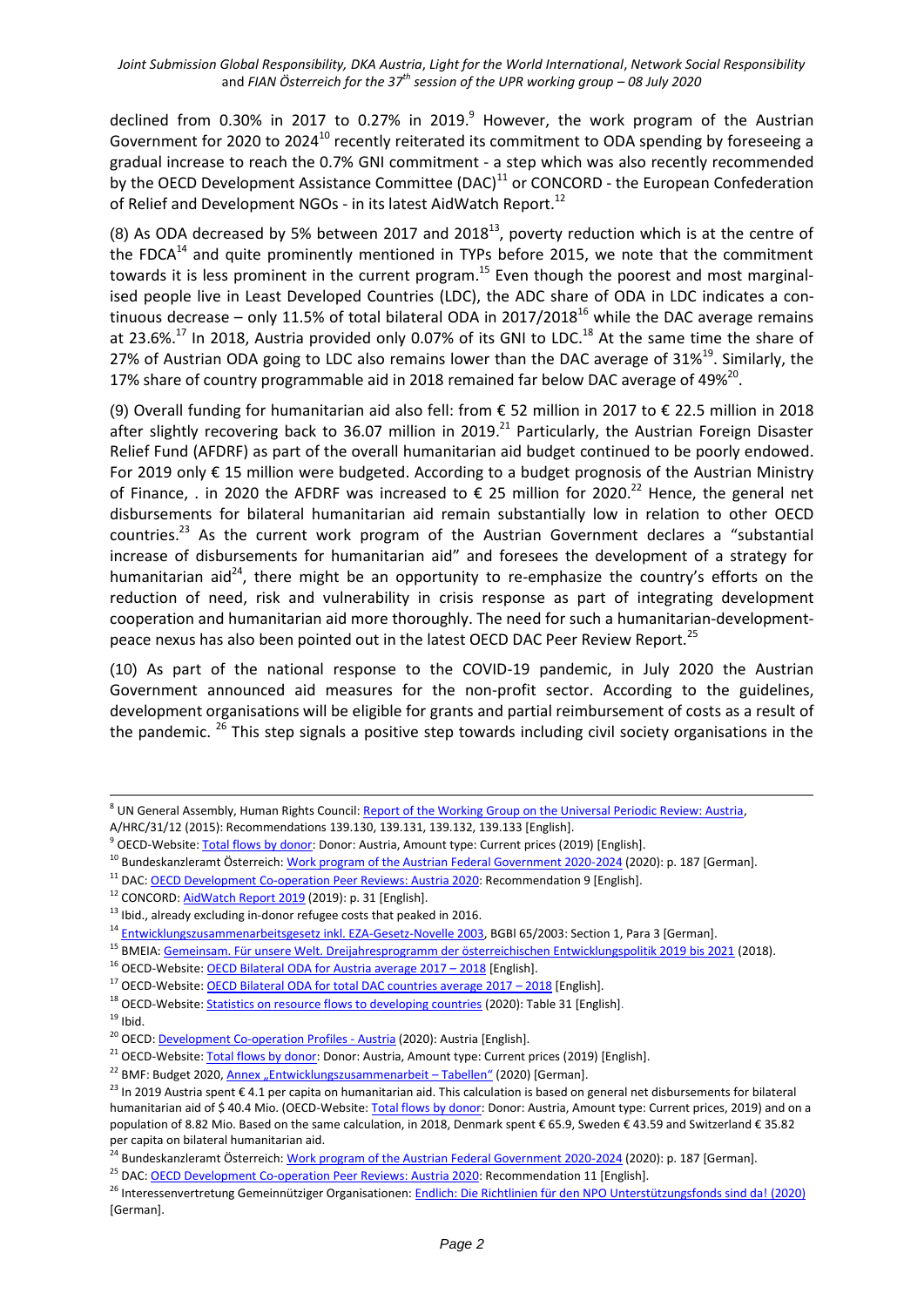post-COVID-19 recovery and – against that background -secure aid and cooperation to realize human rights internationally.

### Recommendations:

- Implement the work programme of the Austrian Government to reach the 0.7% GNI target by introducing a binding roadmap and a step-by-step plan.
- Reverse the declining trend of ODA going to LDC and fulfil the UN-target by providing 0.15-0.20% of GNI to LDC<sup>27</sup> to ensure that no one is left behind and to focus on poverty eradication.
- Steadily increase the budget for humanitarian crisis including the AFDRF and establish a binding financing framework which allows multi-annual budgetary planning for protracted crisis.<sup>28</sup>
- Further the efforts to combat the COVID-19 pandemic, strengthen systems and mitigate the consequences for countries in the Global South by introducing an emergency aid package as well as expand Austrian development aid, as stipulated in the work programme of the Austrian Government, from 2021 onwards in order to stabilize developing countries in the medium term.

# **3. Qualitative aspects of ADC, humanitarian aid & corporate responsibility**

(11) To effectively implement Austria's international human rights obligations, ADC and humanitarian aid should be implemented in a well-coordinated, coherent and strategic way. Additionally, to the legal basis of policy coherence for development as a guiding principle in the FDCA, the current TYP understands ADC as a responsibility of the whole government.<sup>29</sup>

## **The Whole-of-Government approach of ADC**

(12) In order to coherently implement such an approach, a long term inter-institutional strategy and coordination of all involved stakeholders is required. Currently, such an overall strategy is neither in place, nor being applied. ADC continues to suffer from a fragmented approach as well as incoherencies between different policy areas. The Advisory Council on Development Policy, which members are selected by the Minister of Foreign Affairs, still lacks a more active role, a clear mandate and selection criterion for its members. Reporting to and decision making in parliament is limited<sup>30</sup> and often delayed. There is only a relatively powerless sub-committee on development policy.

#### Recommendations:

-

- Develop a coherent, whole-of-government strategy for all actors of ADC in line with the 2030 Agenda for Sustainable Development with clear objectives and responsibilities.<sup>31</sup>
- Renew the advisory council (criteria for membership, clear mandate and its transparency), strengthen the role of the parliament and upgrade the sub-committee on development policy to a standing parliamentary committee.

#### **Policy Coherence for Development & Sustainable Development**

(13) Various Austrian policies and politics $32$  affect relevant socio-economic and ecological development strategies of countries in the Global South and sometimes run contrary to Austrian efforts of development cooperation and policy. Therefore, incoherencies and conflicting objectives between policies need to be addressed to further strengthen ADC.

 $^{27}$  In line wit[h DAC HLM Final Communiqué](http://www.oecd.org/dac/OECD%20DAC%20HLM%20Communique.pdf) (2014): Para 8 [English].

<sup>28</sup> In line with the World Humanitarian Summits (WHS) principles and also part of the initiative *Grand Bargain*.

<sup>&</sup>lt;sup>29</sup> BMEIA[: Gemeinsam. Für unsere Welt. Dreijahresprogramm der österreichischen Entwicklungspolitik 2019 bis 2021](https://www.entwicklung.at/fileadmin/user_upload/Dokumente/Publikationen/3_JP/2019-2021_Dreijahresprogramm.pdf) (2018): p. 5 [German].

<sup>&</sup>lt;sup>30</sup> Mainly to decisions on International Financial Institutions.

 $31$  As outlined in the work program of the Austrian Government and recommended by the OECD DAC.

<sup>&</sup>lt;sup>32</sup> I.e. in the fields of mineral resources, agriculture or taxation.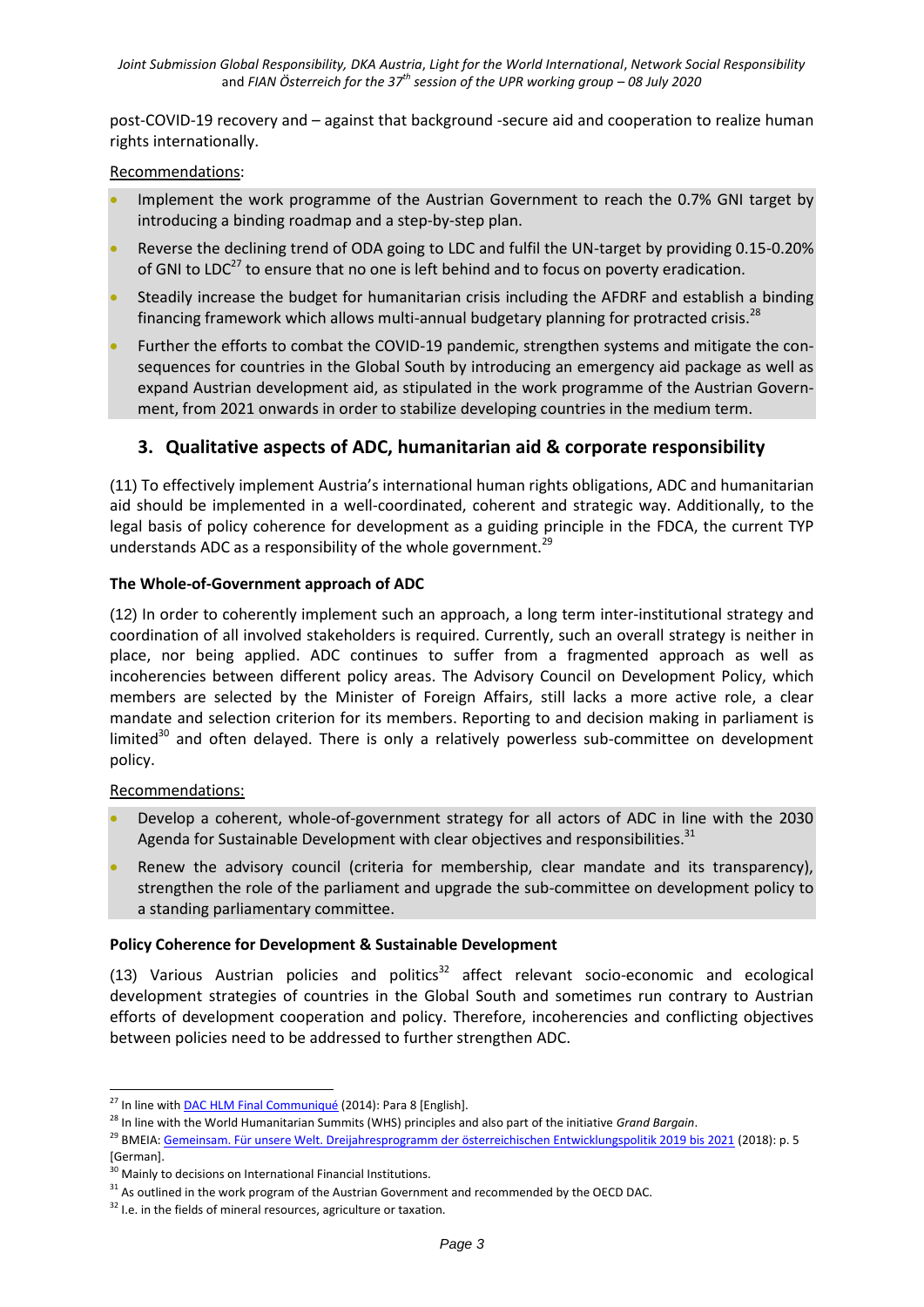*Joint Submission Global Responsibility, DKA Austria*, *Light for the World International*, *Network Social Responsibility*  and *FIAN Österreich for the 37th session of the UPR working group – 08 July 2020*

(14) Against this background, the DAC Peer Reviews of  $2015^{33}$  and  $2020^{34}$  found that clear systems and structures are not in place to pursue policy coherence for development in practice. Even though the current TYP emphasises a whole-of-government-approach and coherent activities and despite the general commitment of policy coherence for sustainable development, no institutional mechanisms have been established yet. The current TYP also describes the linkages to other relevant strategies and refers to the most relevant stakeholders but  $-$  due to the legal basis  $-$  there is no arbitration mechanism in place, where conflicting interests are being discussed, negotiated or decided. According to the OECD DAC, Austria still lacks institutional arrangements, clear leadership to follow up upon coherence issues and a thorough "understanding across ministries of how domestic policies and regulations support or impede other countries' sustainable development" <sup>35</sup>.

#### Recommendations:

- Set up a central entity for the implementation and monitoring of policy coherence for sustainable development at the highest political level, with the authority to address key areas of incoherencies or conflicting interests between policy areas and thereby support the whole of government principle in ADC.
- Implement adequate impact assessments in the legislative process to examine the impact of laws on development objectives by giving parliament a stronger role.

#### **Humanitarian aid and assistance**

(15) In terms of the crisis and fragility context, there are no clear political directives or strategies for working in fragile contexts or preventing conflicts provided by the Government. This fragmentation of humanitarian assistance results in ad-hoc funding decisions in case of disasters that seem to be driven rather by political, financial or media pressure than by long-term need assessments or capacities on the ground. The prospect of developing a humanitarian aid strategy as outlined in the current work program of the Austrian Government<sup>36</sup> is seen as a positive step towards improving this situation – in line with the OECD DAC recommendations.

#### Recommendation:

 Implement the work programme of the Austrian Government and thus the commitment to develop a strategy for humanitarian aid in order to de-bureaucratize and structurally improve Austria's humanitarian assistance based on internationally recognized humanitarian principles.

#### **Corporate responsibility**

(16) In the 2015 UPR, Austria received recommendations based on two joint submissions<sup>37</sup> to implement a control and a sanction mechanism for the protection of human rights in the Austrian legal system in order to regulate the activities of companies operating abroad. From the Human Rights Council working group, Austria received a recommendation to "strengthen oversight over Austrian companies operating abroad with regard to any negative impact of their activities on the enjoyment of human rights particularly in conflict areas, where there are heightened risks of human rights abuses "38.

(17) Furthermore, in the  $4<sup>th</sup>$  periodic report<sup>39</sup> Austria received a recommendation from the Committee on Economic, Social and cultural Rights (CESCR Committee) to ensure that all economic,

<sup>1</sup> <sup>33</sup> DAC: Review of the Development Co-[Operation policies and programmes of Austria: The DAC's main findings and recommend](https://www.oecd.org/dac/peer-reviews/4314131e.pdf)a[tions](https://www.oecd.org/dac/peer-reviews/4314131e.pdf) (2015): Paras 2-4 [English].

<sup>&</sup>lt;sup>34</sup> DAC: **OECD Development Co-operation Peer Reviews: Austria 2020</u>: Recommendation 10 [English].** 

 $35$  Ibid.: The DAC's main findings and recommendations [English].

<sup>&</sup>lt;sup>36</sup> Bundeskanzleramt Österreich: <u>Work program of the Austrian Federal Government 2020-2024</u> (2020): p. 187 [German].

<sup>&</sup>lt;sup>37</sup> UN General Assembly, Human Rights Council: Summary prepared by the Office of the United Nations High Commissioner for [Human Rights,](http://daccess-ods.un.org/access.nsf/Get?Open&DS=A/HRC/WG.6/23/AUT/3&Lang=E) A/HRC/WG.6/23/AUT/3 (2015): Recommendation 88 [English].

<sup>&</sup>lt;sup>38</sup> UN General Assembly, Human Rights Council: **Report of the Working Group on the Universal Periodic Review: Austria,** A/HRC/31/12 (2015): Recommendation 141.70 [English].

<sup>&</sup>lt;sup>39</sup> CESCR[: Concluding observations on the fourth periodic report of Austria,](https://undocs.org/en/E/C.12/AUT/CO/4) E/C.12/AUT/CO/4 (2013): Para 11 [English].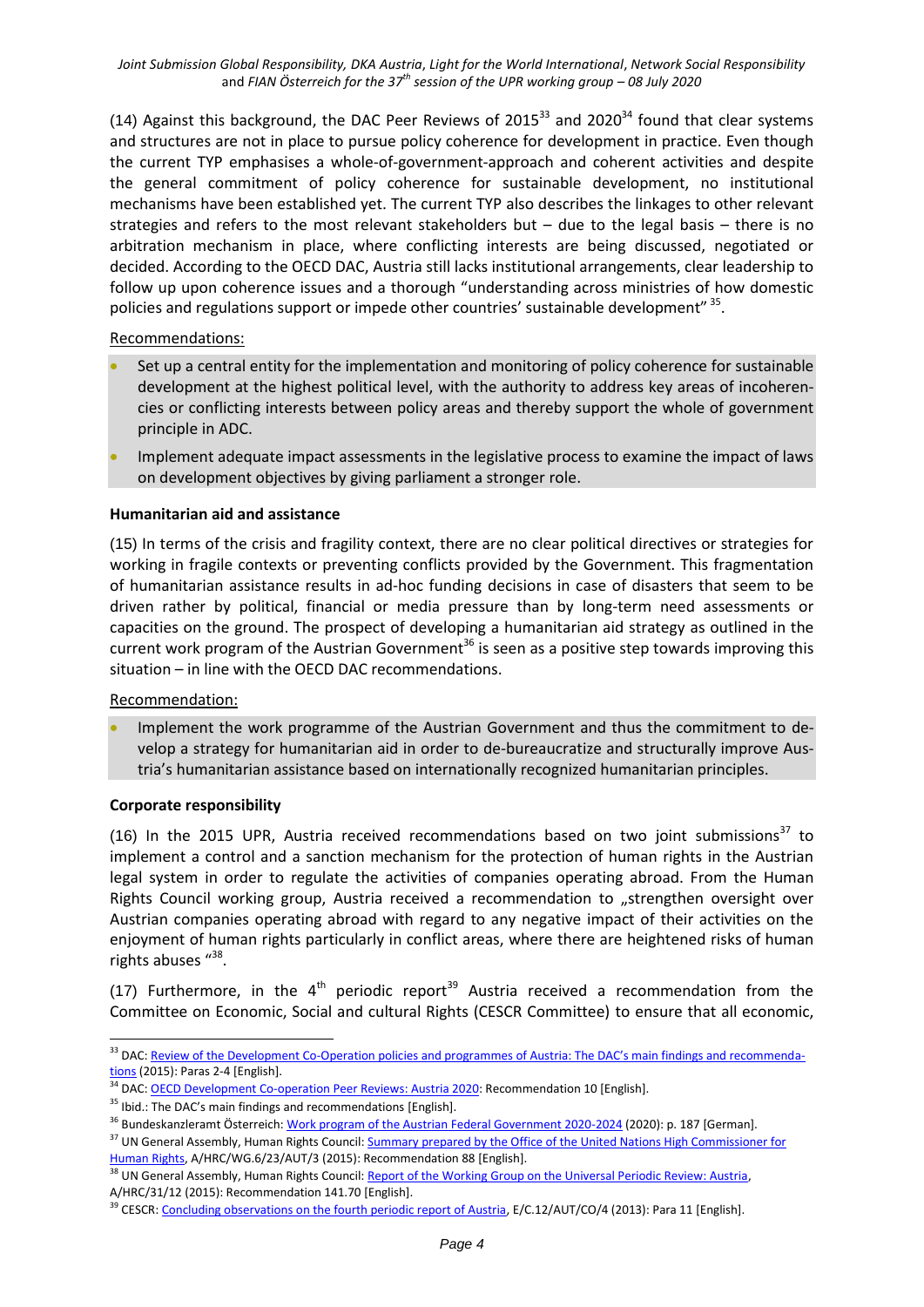social and cultural rights are protected in the framework of corporate activities. The CESCR Committee also pointed out its concerns about the lack of transparency of Austrian companies operating abroad and the negative impact of their activities in host countries regarding the enjoyment of the economic, social and cultural rights. Therefore, the CESCR Committee urged Austria to implement appropriate laws and regulations to monitor, investigate and set up accountability of corporations, basing its recommendation on the obligations of State parties in the corporate sector and economic, social and cultural rights.<sup>40</sup> In the process of the 5<sup>th</sup> periodic report of Austria from 2019, the CESCR Committee requested Austria to submit information by 02 April 2020 on the list of issues prior to submission on measures taken by Austria to prevent human rights violations through business activities, especially in relation to cases where entities have been found to have been involved in human rights violations and progress made towards the adoption of a National Action Plan on business and human rights (NAP).<sup>41</sup>

(18) Austria's responsibility to implement a NAP came from the United Nations (UN) and the European Union (EU). Based on the report from John Ruggie<sup>42</sup>, in 2011 the UN adopted the Guiding Principles on Business and Human Rights (UNGPs).<sup>43</sup> Through the Human Rights Council the UN unanimously accepted the UNGPs.<sup>44</sup> In 2011, the European Commission requested that all Member States implement a NAP by 2012 in order to fulfil the UNGPs.<sup>45</sup> In 2012, the European Parliament reaffirmed the duty of Member States in implementing the UNGPs.<sup>46</sup> In 2014, the Committee of Ministers (Council of Europe) adopted a declaration reaffirming the willingness to promote the implementation of the UNGPs and urged Member States to "formulate and implement policies and measures to promote that all business enterprises respect human rights throughout their operations, within and beyond their national jurisdictions"<sup>47</sup>.

(19) Austria's willingness to implement a NAP was confirmed in its last UPR Report in 2015.<sup>48</sup> On the national level, Austria initiated a working group with the responsibility to set up a NAP in 2015 under the guidance of the Austrian Ombudsman Board<sup>49</sup> and with the support of civil societies. Unfortunately, the outcome of the working group did not result in the implementation of a NAP yet (July 2020).

(20) During the candidacy for the UN Human Rights Council 2019-2021 Austria announced<sup>50</sup> to continue to promote the OECD Guidelines for Multinational Enterprises as a mechanism to protect human rights in an international business context. Responsible for assisting enterprises in implementing the guidelines<sup>51</sup> is the OECD National Contact Point (NCP) as a mediation and conciliation platform. According to the Pledges and Commitments of the Austria candidacy, the NCP "will continue to play a key role as a platform for dialogue and arbitration in connection with human

-

<sup>&</sup>lt;sup>40</sup> Economic and Social Council, Committee on Economic, Social and Cultural Rights: **Report on the forty-sixth and forty-seventh** sessions - [Supplement No. 2,](https://undocs.org/E/2012/22) E/2012/22 (2012): Annex VI, Section A [English].

<sup>41</sup> Economic and Social Council, Committee on Economic, Social and Cultural Rights: List of issues prior to submission of the fifth [periodic report of Austria,](https://undocs.org/en/E/C.12/WG/AUT/QPR/5) E/C.12/AUT/QPR/5 (2019) [English].

<sup>&</sup>lt;sup>42</sup> UNHCR: Special Representative of the Secretary-General on the issue of human rights and transnational corporations and other [business enterprises](https://www.ohchr.org/EN/Issues/Business/Pages/SRSGTransCorpIndex.aspx) [English].

 $43$  The UNGPs consist of three pillars: The State duty to protect human rights, the corporate responsibility to respect human rights and the access to remedy. See: Human Rights Council[: Report of the Special Representative of the Secretary General on the issue](https://www.ohchr.org/Documents/Issues/Business/A-HRC-17-31_AEV.pdf)  [of human rights and transnational corporations and other business enterprises, John Ruggie,](https://www.ohchr.org/Documents/Issues/Business/A-HRC-17-31_AEV.pdf) A/HRC/17/31 (2011) [English].  $\overline{44}$  Ibid. p. 3.

<sup>&</sup>lt;sup>45</sup> Europäische Kommission[: Eine neue EU-Strategie \(2011-14\) für die soziale Verantwortung der Unternehmen \(CSR\),](https://ec.europa.eu/transparency/regdoc/rep/1/2011/DE/1-2011-681-DE-F1-1.Pdf) KOM 2011 681 (2011): p. 17 [German].

<sup>46</sup> European Parliament[: Bericht zur Überprüfung der EU-Menschenrechtsstrategie \(2012/2062\(INI\)\), A7](https://www.europarl.europa.eu/sides/getDoc.do?pubRef=-//EP//TEXT+REPORT+A7-2012-0378+0+DOC+XML+V0//DE) – 0378/2012 (2012): Para 36 [German].

<sup>&</sup>lt;sup>47</sup> Council of Europe[: Declaration of the Committee of Ministers on the UN Guiding Principles on business and human rights](https://search.coe.int/cm/Pages/result_details.aspx?ObjectID=09000016805c6ee3) (2014) [English].

<sup>&</sup>lt;sup>48</sup> UN General Assembly, Human Rights Council: [Report of the Working Group on the Universal Periodic Review: Austria,](http://daccess-ods.un.org/access.nsf/Get?Open&DS=A/HRC/31/12&Lang=E) A/HRC/31/12 (2015): under Section IV, p. 15 [English].

<sup>&</sup>lt;sup>49</sup> Volksanwaltschaft[: Nationaler Aktionsplan Menschenrechte](https://volksanwaltschaft.gv.at/praeventive-menschenrechtskontrolle/nationaler-aktionsplan-menschenrechte-1#index-lead) [German].

<sup>&</sup>lt;sup>50</sup> BMEIA[: Austrian Candidacy for the United Nations Human Rights Council 2019 -](https://www.bmeia.gv.at/fileadmin/user_upload/Zentrale/Aussenpolitik/Menschenrechte/Pledges_and_commitments__AT_HRC_candidacy_edited.pdf) 2021 [English].

<sup>&</sup>lt;sup>51</sup> Such as the duty to respect human rights (Part IV, p. 1-6) or implementing a due diligence mechanism in the supply chain (Part II, p. 10 & 12). See: OECD[: OECD Guidelines for Multinational Enterprises](http://www.oecd.org/corporate/mne/48004323.pdf) (2011) [English].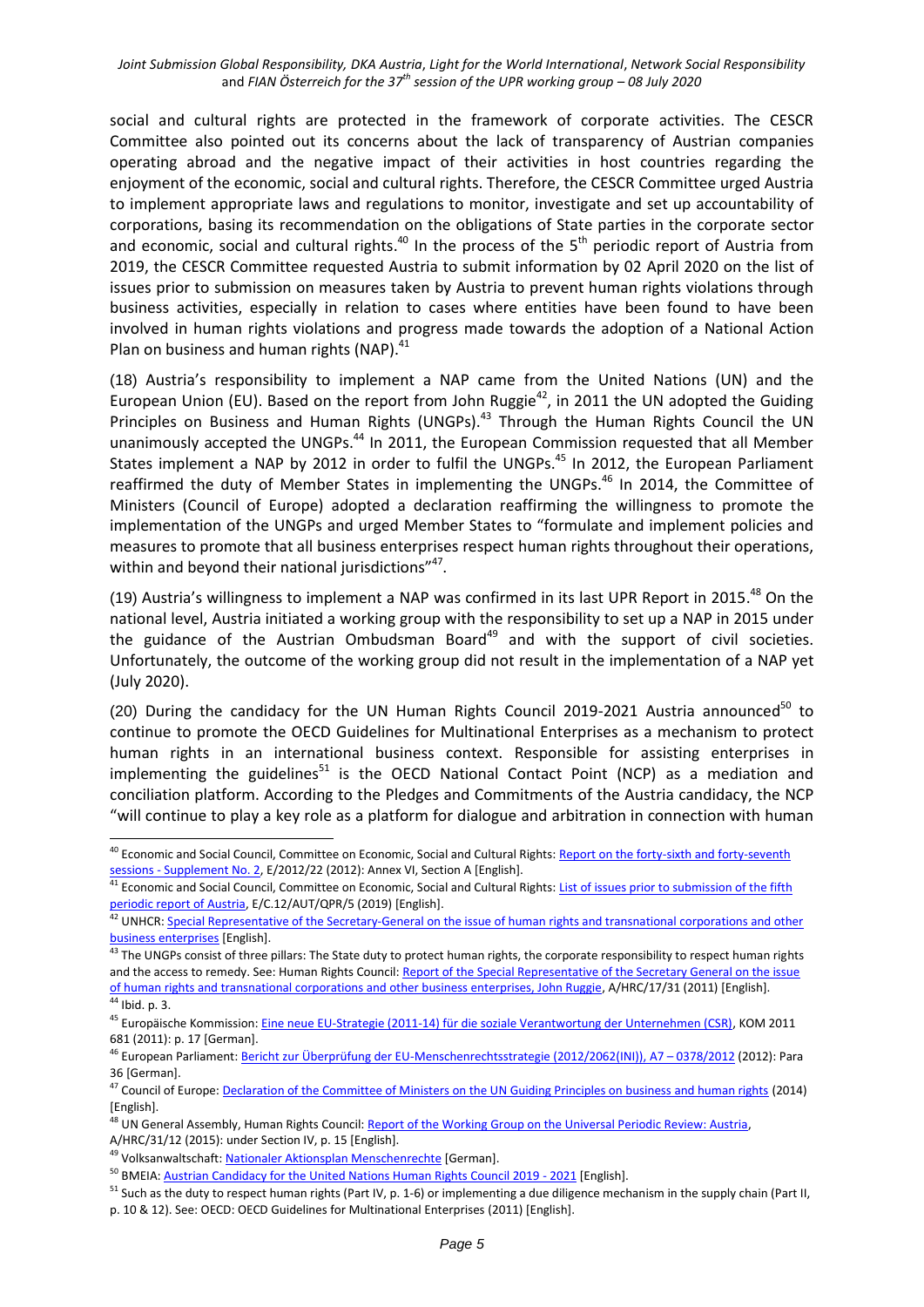rights issues related to cross-border activities of Austrian companies"<sup>52</sup>. Unlike a State Court, however, the NCP cannot provide a binding mechanism.<sup>53</sup> Taking into consideration that the victims involved often do not have the means to finance a mediation procedure in Austria and do not have the certainty that the company involved will provide access to remedy, we firmly believe that Austria should provide a better access to justice when it comes to cross-border activities of Austrian companies.

(21) In February 2020, the Committee on the Rights of the Child (CRC) gave Austria the recommendation to adhere to its commitment in meeting the ODA target of 0.7% GNI. The CRC also urged Austria to adopt a child rights-based approach for its trade agreements and development aid policy and programmes. The CRC noted the danger showing how business enterprises can negatively impact children's rights<sup>54</sup>. Against that background and the UNGPs, the CRC recommended Austria to implement regulations to "ensure that the business sector complies with international and national human rights, labour, environmental and other standards, particularly with regard to children's rights." 55

(22) Based on previous UPR, CESCR and CRC recommendations it is evident that Austria still has a deficiency when it comes to the regulation of cross border activities of Austrian companies in safeguarding human rights and in providing access to justice for victims.

(23) While other European countries have already implemented a law protecting human rights in the context of cross border business activities<sup>56</sup>, there is still no NAP or law protecting human rights in global supply chains in place in Austria. So far, Austria has unfortunately failed to implement the recommendations listed above.

(24) In May 2020, an opposition party in the Austrian Parliament made a second attempt in proposing a law on human rights due diligence for the textile supply chain (Sozialverantwortungsgesetz - SZVG) to the Parliament. Even though the proposed law would not be cross-sectoral (therefore it would not be covering other important areas of the supply chain where human rights abuses are still known to be taking place), its adoption would be a first step towards regulating the activities of transnational businesses.<sup>57</sup>

Recommendations:

- Regulate activities of companies operating abroad by implementing appropriate laws and regulations to monitor, investigate and set up accountability procedures of corporations.<sup>58</sup>
- Ratify the optional protocol to the International Covenant on Economic, Social and Cultural Rights in order to further strengthen the Rights of the Convention.<sup>59</sup>

<sup>-</sup><sup>52</sup> BMEIA[: Austrian Candidacy for the United Nations Human Rights Council 2019 -](https://www.bmeia.gv.at/fileadmin/user_upload/Zentrale/Aussenpolitik/Menschenrechte/Pledges_and_commitments__AT_HRC_candidacy_edited.pdf) 2021 [English].

<sup>&</sup>lt;sup>53</sup> In the last case the Austrian NCP dealt with, we noticed that the signing of a confidentiality agreement by the parties involved, the basis of good will to undergo mediation and the result of the mediation ending in a series of unbinding recommendations for the parties involved were not as satisfying as a binding court procedure. See: BMDW[: Einigung im Xayaburi -](https://www.bmdw.gv.at/Themen/International/OECD-Leitsaetze-multinationale-Unternehmen-OeNKP/Einigung-im-Xayaburi---Laos-Staudamm-Beschwerdefall.html) Laos Staudamm Beschwerdefall [German].

<sup>&</sup>lt;sup>54</sup> Committee on the Rights of the Child: General comment No. 16 (2013) on State obligations regarding the impact of the business [sector on children's rights](https://undocs.org/CRC/C/GC/16), CRC/C/GC/16 (2013): General comment No. 16 [English].

<sup>&</sup>lt;sup>55</sup> Committee on the Rights of the Child: [Concluding observations on the combined fifth and sixth periodic reports of Austria,](https://tbinternet.ohchr.org/Treaties/CRC/Shared%20Documents/AUT/CRC_C_AUT_CO_5-6_41509_E.pdf) CRC/C/AUT/CO/5-6 (2020) [English].

<sup>&</sup>lt;sup>56</sup> Such as the United Kingdom with the section 54 of the Anti-Slavery Act, which regulates transparency in supply chains etc. (see: [Modern Slavery Act 2015](http://www.legislation.gov.uk/ukpga/2015/30/section/54/enacted) [English]), the Netherlands with the Child Labour Due Diligence Act (see: Eerste Kamer der Staten-Generaal 2017: Voorstel [van wet van het lid Van Laar houdende de invoering van een zorgplicht ter voorkoming van de levering](https://www.eerstekamer.nl/behandeling/20170207/gewijzigd_voorstel_van_wet)  [van goederen en diensten die met behulp van kinderarbeid tot stand zijn gekomen \(Wet zorgplicht kinderarbeid\),](https://www.eerstekamer.nl/behandeling/20170207/gewijzigd_voorstel_van_wet) 34 506 A [Dutch]) and France with the Devoir de Vigilance (see: LOI n 2017-399 du 27 mars 2017 relative au devoir de vigilance des sociétés [mères et des entreprises donneuses d'ordre](https://www.legifrance.gouv.fr/affichTexte.do?cidTexte=JORFTEXT000034290626&categorieLien=id) [French]).

<sup>&</sup>lt;sup>57</sup> Parlament, Republik Österreich[: Antrag der Abgeordneten Stöger, Petra Bayr MA ML,](https://www.parlament.gv.at/PAKT/VHG/XXVII/A/A_00579/fnameorig_799938.html) 579/A XXVII. G [German].

<sup>&</sup>lt;sup>58</sup> See: CESCR: [Concluding observations on the fourth periodic report of Austria,](https://undocs.org/en/E/C.12/AUT/CO/4) E/C.12/AUT/CO/4 (2013): p. 25 [English]. <sup>59</sup> Ibid.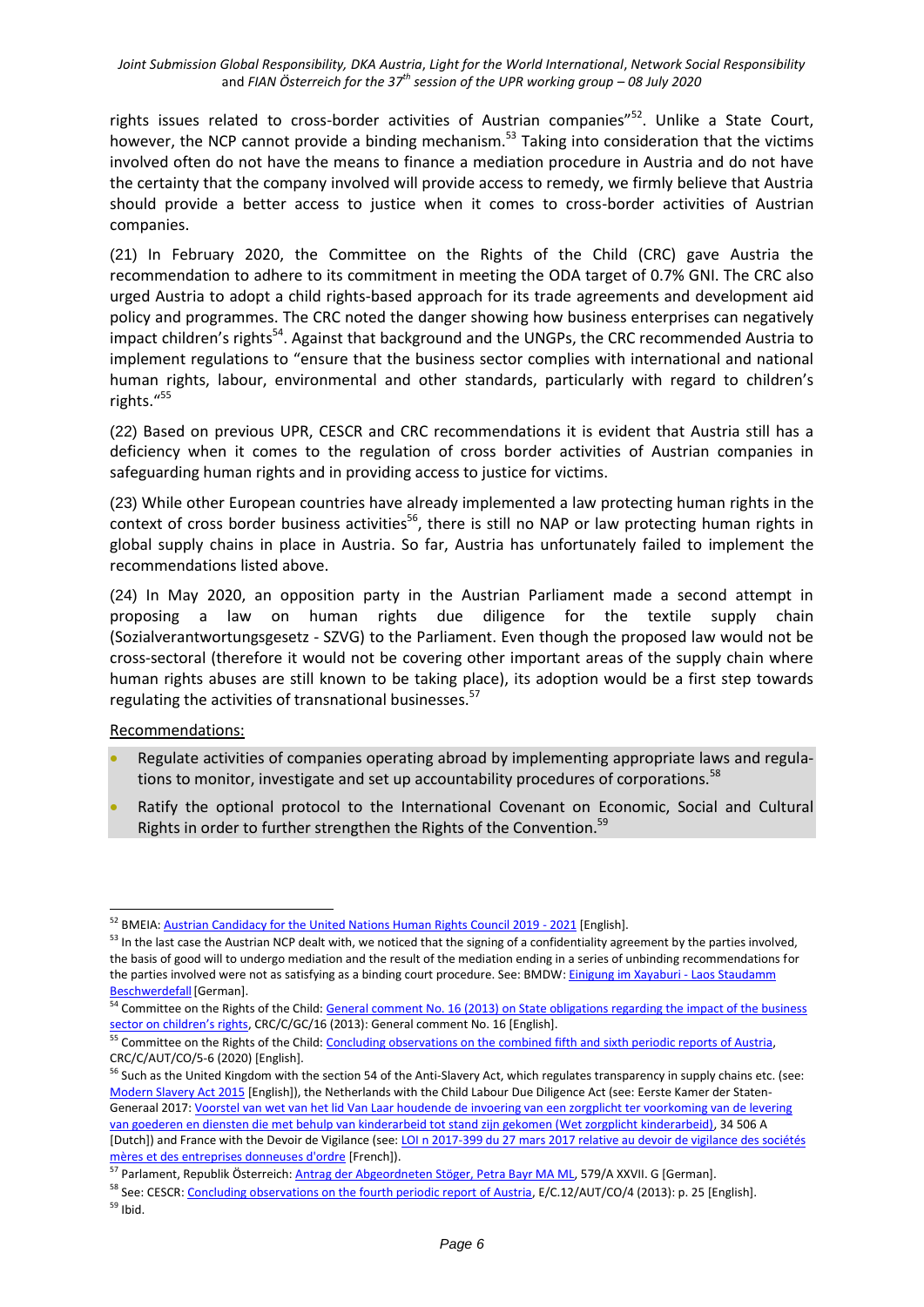- Implement the recommendation of the CRC in implementing a binding regulation for businesses $^{60}$  to comply with international and national human rights, labour and environmental and other standards, particularly with regard to children's rights.
- Ratify the optional protocol to the CRC on a communication procedure, to further strengthen the rights of the CRC. <sup>61</sup>
- Undertake a constructive and active role in the Open-Ended Inter-Governmental Work Group of the TNC-Treaty and a major role in promoting and easing the path towards a binding international convention on business activities and human rights.
- Fulfil extraterritorial jurisdiction when Austrian companies breach severe human rights abroad, especially in cases where children are the victims, regardless of the legal jurisdiction of the country where the offence has been committed.
- Fulfil, finally, the requirement of implementing a NAP on business and human rights.
- Adapt Austrian laws<sup>62</sup> to fulfil its environmental responsibilities<sup>63</sup> but to also to regulate the responsibilities of businesses in safeguarding human rights with the aim to
	- implement a legally binding human rights due diligence system in the Procurement Law  $64$  and
	- $\triangleright$  establish an extra territorial jurisdiction in the Business Criminal Law.<sup>65</sup>

# **4. Human rights based approach in ADC**

(25) We recognize that the human rights based approach is highlighted as a leading principle for all projects, programmes and political dialogue of development cooperation in the former TYP (2016 - 18) as well as in the current TYP (2019-21). Human rights are mentioned as a cross cutting issue in the previous Programme under priorities and actions as well as under guiding principles in the current TYP, including on private sector participation, particularly referring to UNGPs<sup>66</sup> and OECD Guidelines<sup>67</sup>, supporting and adhering to the ILO Decent Work Agenda and the ILO Labour Standards. Also with regards to women empowerment and migration, the human rights approach is mentioned, in which good governance, the promotion of rule of law and human rights are highlighted.

(26) Nevertheless, ADC documents lack concrete measures and success indicators to monitor the effect of ADC's activities on human rights. It is necessary to measure how the human rights based approaches are being implemented, which is not to be found in the TYPs.

(27) According to the 2013 parallel report to Austria's  $5<sup>th</sup>$  State Report on Economic Social and Cultural Rights by Austrian non-governmental organisations<sup>68</sup>, a project co-financed by the ADA and the Austrian Development Bank (OeEB) even had negative impacts.<sup>69</sup> In view of these impacts on economic, social and cultural rights, the CESCR called upon Austria "to adopt a human rights-based

1

 $60$  Local and international subsidiaries located in Austria.

<sup>&</sup>lt;sup>61</sup> Also in: Committee on the Rights of the Child[: Concluding observations on the combined fifth and sixth periodic reports of Aus](https://tbinternet.ohchr.org/Treaties/CRC/Shared%20Documents/AUT/CRC_C_AUT_CO_5-6_41509_E.pdf)[tria,](https://tbinternet.ohchr.org/Treaties/CRC/Shared%20Documents/AUT/CRC_C_AUT_CO_5-6_41509_E.pdf) CRC/C/AUT/CO/5-6 (2020): p. 45 [English].

<sup>62</sup> Such as the procurement law and the business criminal law [\(Bundesgesetz über die Verantwortlichkeit von Verbänden für Straf](https://www.ris.bka.gv.at/GeltendeFassung.wxe?Abfrage=Bundesnormen&Gesetzesnummer=20004425)taten – [VbVG,](https://www.ris.bka.gv.at/GeltendeFassung.wxe?Abfrage=Bundesnormen&Gesetzesnummer=20004425) BGBl 151/2005 [German]).

 $63$  As planned in the current work program of the Austrian government.

<sup>&</sup>lt;sup>64</sup> As foreseen in the second Pillar of the UNGPs.

 $65$  I.e. by incorporating the Business Criminal Law in § 64 of the Austrian Criminal Code (StGB) which regulates the extra territorial jurisdiction of Austria for certain criminal acts irrespective of the jurisdiction of the place where the crime has been committed.

<sup>&</sup>lt;sup>66</sup> OHCHR: [United Nations Guiding Principles on Business and Human Rights](file:///C:/Users/pinting.000/AppData/Local/Microsoft/Windows/INetCache/Content.Outlook/AGNZKAX3/.https:/www.ohchr.org/documents/publications/guidingprinciplesbusinesshr_en.pdf) (2011) [English].

<sup>67</sup> OECD[: OECD Due Diligence Guidance for Responsible Business Conduct](https://www.oecd.org/investment/due-diligence-guidance-for-responsible-business-conduct.htm) (2018) [English].

<sup>&</sup>lt;sup>68</sup> Parallel Report on Austria's Extraterritorial State Obligations on ESCR to Austria's 5th State Report (2013) [English].

<sup>&</sup>lt;sup>69</sup> Specifically, the suspicion of land grabbing as part of a co-financing of a Swiss energy company in Sierra Leone that threatens local food security because large areas of land are leased to the operators was raised. As a result, the local population lost access to land and water. According to the 2013 parallel report to Austria's 5th State Report on Economic Social and Cultural Rights by Austrian non-governmental organisations these projects were financed and administered by complex structures involving donor consortia, International Financial Institutions and a private fund.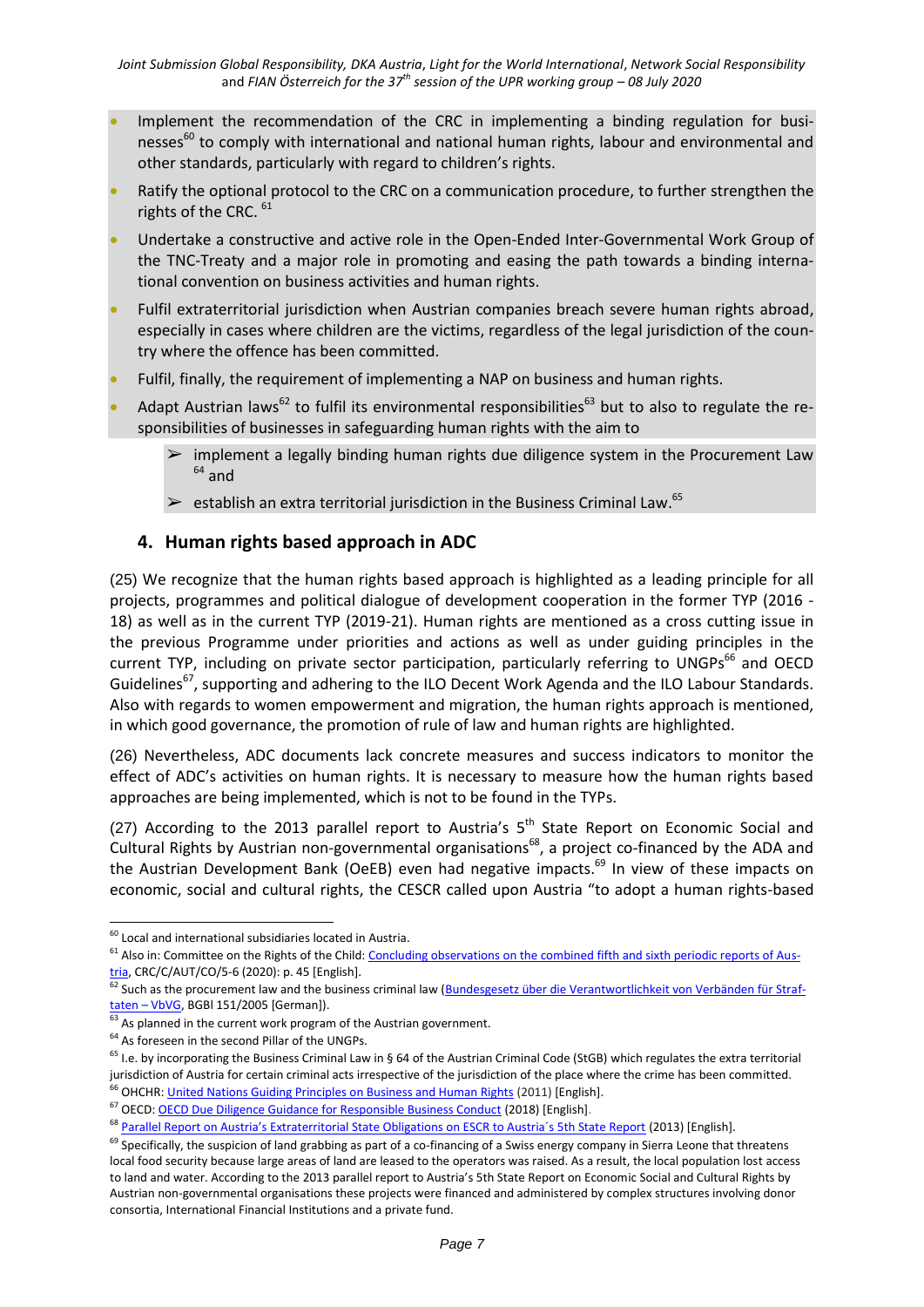approach to its policies on official development assistance" including human rights impact assessments, a monitoring mechanism, remedial measures and a complaint mechanism<sup>70</sup>. Even though the OeEB withdrew from the project since then and made significant improvements in their framework $71$  there remains room for improvement regarding the implementation of a human rightsbased approach in ADC in general.

## Recommendations:

- Implement the recommendations of the CESCR to adopt a human rights-based approach in ADC policies, including human rights impact assessments, a monitoring mechanism, remedial measures and a complaint mechanism.<sup>72</sup>
- Treat inclusion, participation, non-discrimination and equality as inherent aspects of ADC and humanitarian aid.

# **Participation of civil society**

(28) Civil society is increasingly involved in consultations, however, there is a lack of transparency and information and the benefits of involving civil society organisation (CSOs) in developing strategies and policies are not yet fully exploited. Unfortunately, the Standards for Public Participation<sup>73</sup> are not fully implemented.<sup>74</sup>

## Recommendation:

 Implement the Standards for Public Participation, ensuring inclusion of and accessibility for all relevant stakeholders.

(29) A human rights based approach includes the focus of ADC on the most vulnerable and marginalised groups of a society<sup>75</sup>. Hence, we subsequently focus on gender aspects and persons with disabilities.

#### **Gender aspects**

(30) The ADA released a comprehensive policy document on "Gender Equality and the Empowerment of Women and Girls"<sup>76</sup> which promotes strategic approaches and actions.<sup>77</sup> The current TYP recognizes the importance of the Agenda 2030 and the SDGs while gender equality is considered a thematic focus area, which is appreciated by the undersigning CSOs. The document also recognizes the importance of gender equality for poverty elimination<sup>78</sup>, committing to mainstreaming gender throughout the whole project cycle and implementing independent projects and programs in the area of gender equality.

(31) However, the efforts to increase gender equality targeted programmes and projects to fulfil the EU GAP II goal of 85%<sup>79</sup> seem to be limited to the Ministry of Europe, Integration and Foreign Affairs

1

<sup>&</sup>lt;sup>70</sup> CESCR[: Concluding observations on the fourth periodic report of Austria,](https://undocs.org/en/E/C.12/AUT/CO/4) E/C.12/AUT/CO/4 (2013): Para 11 [English].

<sup>&</sup>lt;sup>71</sup> Besides numerous other commitments from other actors from ADC stakeholders the OeEB i.e. published their 2019-23 strategy including environmental and social standards as well as the inclusion of human rights, additionally in early 2019 the OeEB has introduced a Development Effectiveness Rating Tool to evaluate the development effects of its projects for the bank's entire portfolio and new business.

 $72$  Ibid.

 $73$  The Standards for Public Participation were adopted by the Council of Ministers in 2008. See: Austrian Federal Chancellery, Austrian Federal Ministry of Agriculture, Forestry, Environment and Water Management: [Standards of Public Participation](https://www.partizipation.at/standards_pp.html) (2008) [English].

<sup>&</sup>lt;sup>74</sup> I.e. on rules when which stakeholders are invited, on how much room for exchange exists or why feedback is or is not taken up.  $75$  Women, children and persons with disabilities are among these groups.

 $76$ BMEIA[: Gender Equality and the Empowerment of Women and Girls](https://www.entwicklung.at/fileadmin/user_upload/Dokumente/Publikationen/Leitlinien/Englisch/PD_Gender_2017_EN.pdf) (2017) [English].

 $^{77}$  Among them a Whole-of-Government approach, a Gender Focal Point Network, minimum standards of ADC for the consideration of gender equality in projects and programs in line with the EU Gender Action Plan GAP II and gender targets of ADC. <sup>78</sup> BMEIA[: Gemeinsam. Für unsere Welt. Dreijahresprogramm der österreichischen Entwicklungspolitik 2019 bis 2021](https://www.entwicklung.at/fileadmin/user_upload/Dokumente/Publikationen/3_JP/2019-2021_Dreijahresprogramm.pdf) (2018) [German].

<sup>&</sup>lt;sup>79</sup> Referring to DAC Gender Equality Marker 1 and 2 together.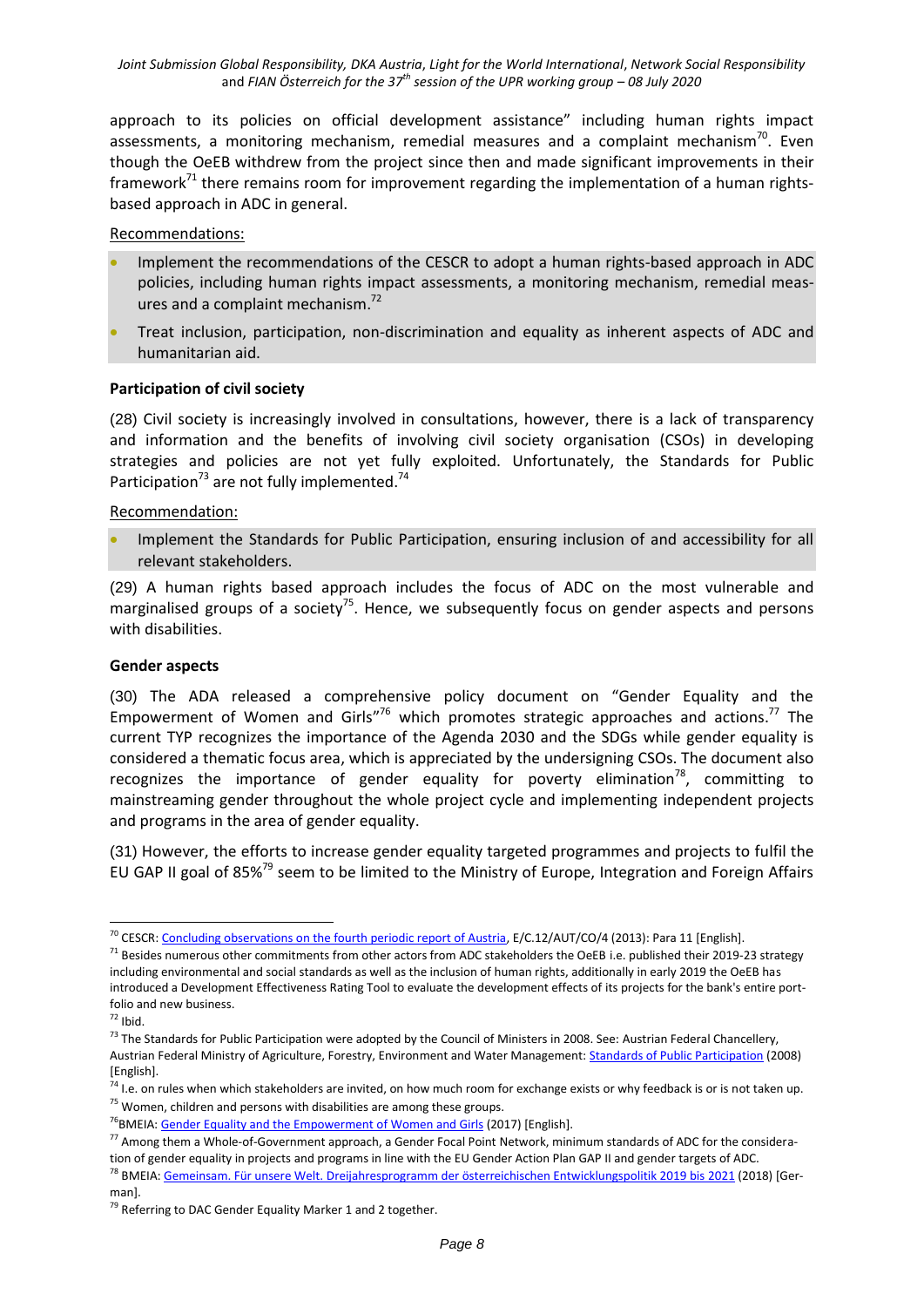and the ADA. The available data shows<sup>80</sup> a certain progress of gender-specific ADC funding between 2012 and 2017, but a significant gap to reach the target remains. While ADA has dedicated 79% of its funding for gender equality in 2018 (72% in 2017, 73% in 2016) $^{81}$ , the overall (sector-allocable) bilateral average is significantly lower 51% in 2018 (40% in 2017, 45% in 2016).<sup>82</sup>

(32) Some studies based on an analysis of OECD DAC gender data suggest that there is a far too low effort to promote gender equality by ADC in the areas of climate change mitigation and adaption<sup>83</sup> and in the private sector; though a slight increase was visible.<sup>84</sup>

Recommendations:

- All actors in ADC must adhere to the core working principles in the current TYP, particularly a human rights approach as well as gender equality. Also, funding decisions must be based on a prior assessment of applicants in regards to their compliance with core working principles.
- $\bullet$  Implement gender budgeting consistently across all sectors and activities of ADC.<sup>85</sup>
- Substantially increase the funding for gender equality programmes.
- Extend gender budgeting and public reporting on gender equality the whole of bilateral ODA flows. 86

#### **Persons with disabilities**

(33) Following its ratification of the UN Convention of the Rights of Persons with Disabilities (CRPD), Austria has to foster the rights of persons with disabilities in its humanitarian action<sup>87</sup> and in its international development cooperation.<sup>88</sup>

(34) The FDCA mandates a general consideration of the needs of persons with disabilities. $89$  In line with the law, these are considered in a small range of outdated guidance documents of the ADA currently under revision.<sup>90</sup> However, the current TYP of the ADC does not set disability inclusion as a cross-cutting policy issue.<sup>91</sup> The NAP on Disability 2012-2020 includes a chapter on development cooperation but does not allocate budgetary resources for its implementation<sup>92</sup>, hence, lacking a systematic inclusion of persons with disabilities in humanitarian action and inclusive design. Consultations with organisations of persons with disabilities and other civil society actors take place on a regular basis and involve consultations on policy documents.

(35) Since the last review, the situation remains generally unchanged. ADC has taken small steps towards inclusion of persons with disabilities, for instance by integrating questions on accessibility

<sup>1</sup>  $^{80}$  Based on a comparison of OECD data for the overall bilateral aid in support of gender equality and women´s empowerment and the ADA data.

<sup>81</sup> BMEIA[: ODA-Bericht 2018 -](https://www.entwicklung.at/fileadmin/user_upload/Dokumente/Publikationen/ODA-Berichte/ODA-Bericht_2018_Tabellen.pdf) Tabellen (2020) [German].

<sup>82</sup> OECD: **Development Co-operation Profiles - Austria (2020)**: Austria [English].

<sup>83</sup> This data is from 2013. See: OECD DAC Network on Gender Equality (GENDERNET): Making climate finance work for women: [Overview of the integration of gender equality in aid to climate change](https://www.oecd.org/dac/gender-development/Making-Climate-Finance-Work-for-Women.pdf) (2015) [English].

<sup>&</sup>lt;sup>84</sup> An Increase was visible from the report 2015-2016 to the report 2016-2017, but still Austria is below the OECD DAC average. See: OECD DAC: [How Does Aid Support Women's Economic Empowerment?](http://www.oecd.org/dac/gender-development/How-Does-Aid-Support-Womens-Economic-Empowerment.pdf) (2018) [English] & OECD DAC: Development finance [for gender equality and women's empowerment: A snapshot](http://www.oecd.org/development/gender-development/Dev-finance-for-gender-equality-and-womens-economic-empowerment-2019.pdf) (2019) [English].

 $85$  This also includes the promotion of tax justice in support of gender equality and women's empowerment, social justice and environmental protection.

<sup>&</sup>lt;sup>86</sup> By sector allocable like in the DAC reports on Gender Equality (OECD: Aid in [Support of Gender Equality and Women's Empo](http://www.oecd.org/dac/stats/aidinsupportofgenderequalityandwomensempowerment.htm)w[erment](http://www.oecd.org/dac/stats/aidinsupportofgenderequalityandwomensempowerment.htm) [English]) and not be limited to ADA flows.

<sup>87</sup> Monitoringausschuss: [Stellungnahme zu Barrierefreier Humanitärer Hilfe und Entwicklungszusammenarbeit](https://www.monitoringausschuss.at/download/stellungnahmen/entwicklungszusammenarbeit/MA_SN_Entwicklungszusammenarbeit_2012_04_12.pdf) (2012): Article 11 [German].

<sup>88</sup> Ibid.: Article 32.

<sup>&</sup>lt;sup>89</sup> [Entwicklungszusammenarbeitsgesetz inkl. EZA-Gesetz-Novelle 2003,](https://www.ris.bka.gv.at/GeltendeFassung.wxe?Abfrage=Bundesnormen&Gesetzesnummer=20001847) BGBI 65/2003: §1(4)(4) [German].

<sup>90</sup> Particularly in ADA, [Menschen mit Behinderungen: Anleitung zur Inklusion von Menschen mit Behinderungen in das Projekt-](https://www.entwicklung.at/fileadmin/user_upload/Dokumente/Publikationen/Handbuecher/Menschen_mB/HB_Menschen_mB.pdf)

[Zyklus-Management der OEZA](https://www.entwicklung.at/fileadmin/user_upload/Dokumente/Publikationen/Handbuecher/Menschen_mB/HB_Menschen_mB.pdf) (2013) [German]. I.e. also in: BMEIA[, Poverty Reduction: Policy Document](https://www.entwicklung.at/fileadmin/user_upload/Dokumente/Publikationen/Leitlinien/Englisch/PD_Poverty_reduction_Dec2009_EN.pdf) (2009) [Englisch]; BMEIA, [Internationale Humanitäre Hilfe: Leitlinien der Österreichischen Entwicklungszusammenarbeit](https://www.entwicklung.at/fileadmin/user_upload/Dokumente/Publikationen/Leitlinien/LL_HuHi_DE.pdf) (2007) [German].

<sup>91</sup> BMEIA[: Gemeinsam. Für unsere Welt. Dreijahresprogramm der österreichischen Entwicklungspolitik 2019 bis 2021](https://www.entwicklung.at/fileadmin/user_upload/Dokumente/Publikationen/3_JP/2019-2021_Dreijahresprogramm.pdf) (2018): p. 5 [German].

<sup>92</sup> BMASK[, Nationaler Aktionsplan Behinderung 2012-2020](https://broschuerenservice.sozialministerium.at/Home/Download?publicationId=165) (2012): pp. 27-29 [German].